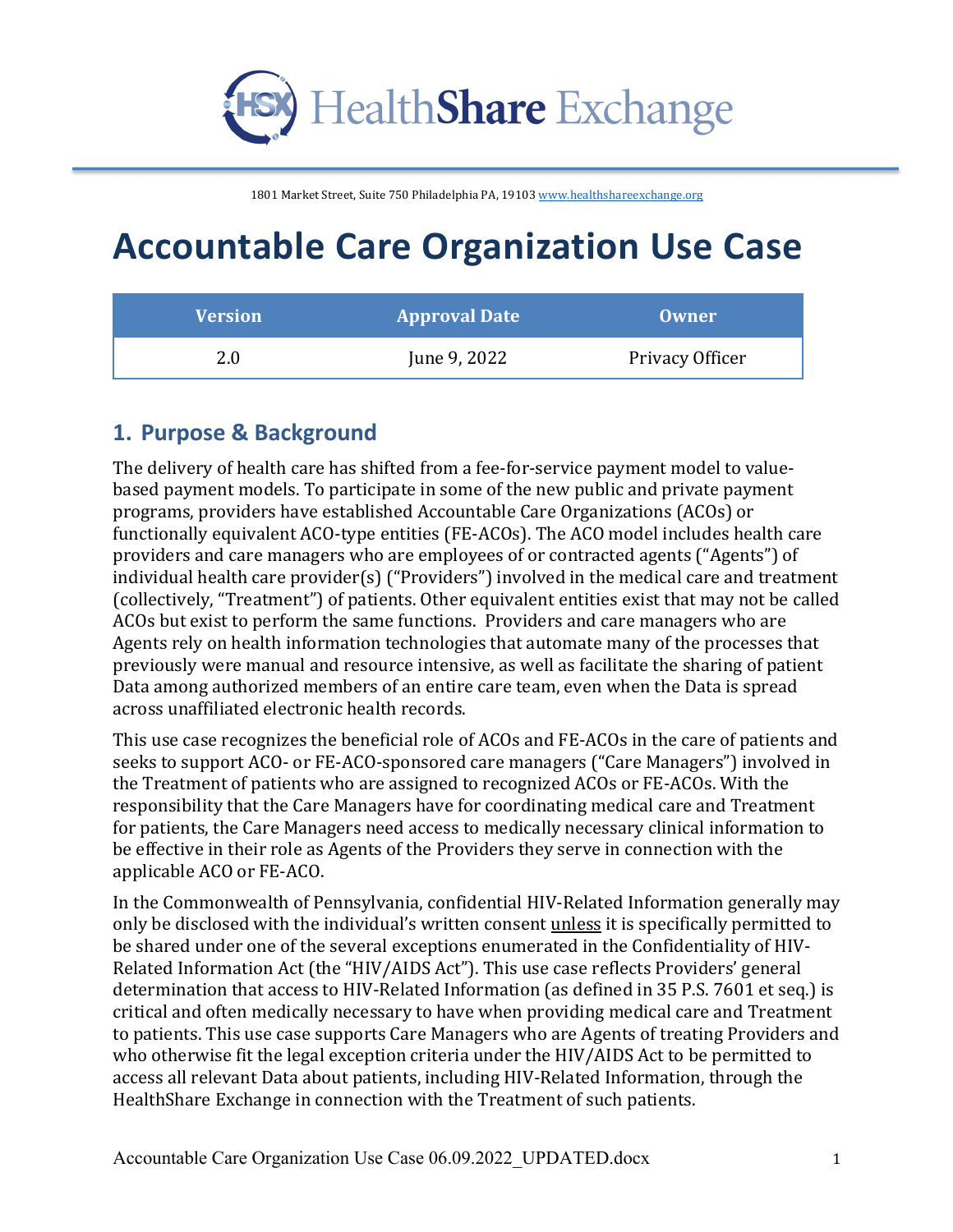

#### **2. Scope**

This use case applies to ACOs and FE-ACOs that are contracted Participants of HealthShare Exchange (each, an "ACO/FE-ACO Participant" and collectively, the "ACO/FE-ACO Participants"). For purposes of this use case only, Providers and their Agents (i.e., Care Managers) are viewed as "stepping into the shoes" of the ACO/FE-ACO Participant they belong to, and vice versa. This use case covers HealthShare Exchange sharing HIV-Related Information with ACO/FE-ACO Participants solely for Treatment being furnished by such ACO/FE-ACO Participants' Providers and their Agents, in the same manner as is already done directly with Provider Participants.

Exceptions to the Type of Data Available Through the Use Case:

- Opt-Out Patients Data for patients that have opted-out shall not be shared with ACO/FE-ACO Participants.
- **42 CFR Part 2 Facility Data** Access to Data originating from 42 CFR Part 2 facilities and programs may be provided only with patient consent in accordance with applicable state and federal laws.

## **3. Policy**

In order for an ACO/FE-ACO Participant to be permitted to access Data in the same manner as HSX Provider Participants, the ACO/FE-ACO Participant must be contracted as an Agent, employee or medical staff of a health care provider (a "Provider").

In accordance with the HIV/AIDS Act, HIV-Related Information may be disclosed, without the individual's written consent, to the following persons (among others not applicable for purposes of this use case):

- The physician who ordered the [HIV] test, or the **physician's designee**; 35 P.S. 7607(a)(2).
- An **agent**, **employee** or **medical staff member** of a **health care provider**, when the provider has received Confidential HIV-Related information during the course of the subject's diagnosis or treatment by the provider, provided that the agent, employee, or medical staff member is involved in the medical care or treatment of the subject"  $35$  P.S.  $7607(a)(4)$ .

Hereinafter, the "**Provider Agent Exception**" when an ACO/FE-ACO Participant has met the Provider Agent Exception, the ACO/FE-ACO Participant's Authorized Users may access HIV-Related information through HSX for Treatment being furnished by Providers and Agents contracted with such qualified ACO/FE-ACO Participant.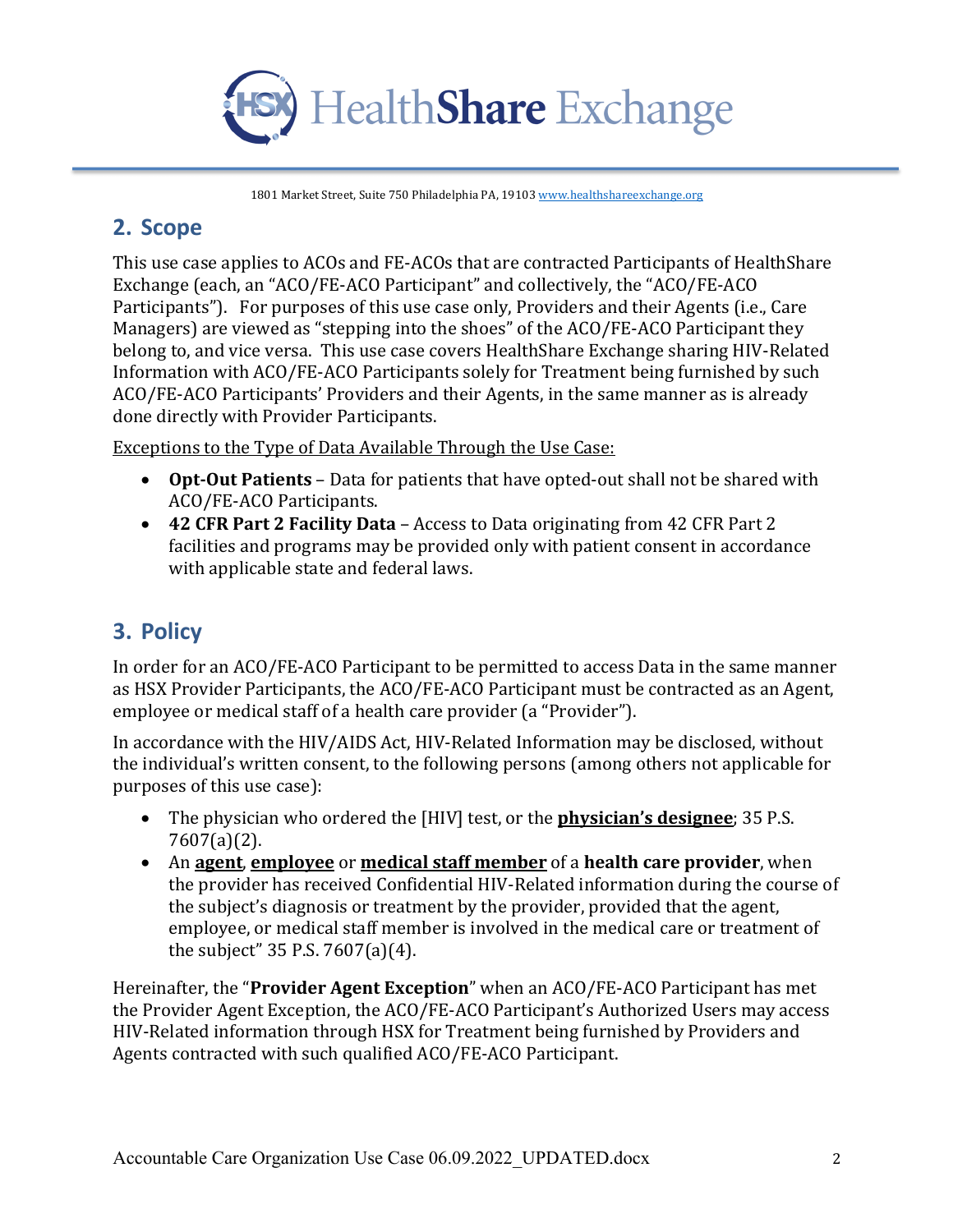

#### **4. Procedures**

- ACO/FE-ACO Participants currently contracted with HSX shall sign a written attestation representing and warranting that the ACO/FE-ACO Participant meets the Provider Agent Exception per the above policy statement. They will renew this attestation on an annual basis. The ACO/FE-ACO Participant is responsible for notifying HSX in the event that their relationship status with a practice changes and they no longer meet the Provider Agent Exception criteria.
- For each new ACO or FE-ACO wishing to join HSX, during the contracting process HSX will review this Use Case with such ACO or FE-ACO and when the ACO or FE-ACO becomes a Participant of HSX, the ACO or FE-ACO shall sign a written attestation representing and warranting that the ACO or FE-ACO shall comply with the Provider Agent Exception per the policy statement in this Use Case in order to be permitted access to HIV-Related Information.
- HSX ACO/FE-ACO Participants are responsible for notifying their attributed members that they participate in health information exchange.

#### **5. Enforcement**

- As per the HSX Participation Agreement, ACO/FE-ACO Participants will attest in writing on an annual basis to using the Data only in accordance with Treatment and approved non-treatment use cases.
- HSX's Chief Security Officer and Chief Privacy Officer are responsible for enforcing compliance with this Use Case under the direction of the HSX President.

## **6. Definitions**

For a complete list of definitions, refer to the *Glossary*.

## **7. References**

Regulatory References:

- HIPAA Privacy Rule [45 CFR 164.514]
- U.S. Department of Health and Human Services. Understanding Some of HIPAA's Permitted Uses and Disclosures https://www.hhs.gov/hipaa/forprofessionals/privacy/guidance/permitted-uses/index.html
- The Office of the National Coordinator for Health Information Technology. Permitted Uses and Disclosures: Exchange for Health Care Operations 45 Code of